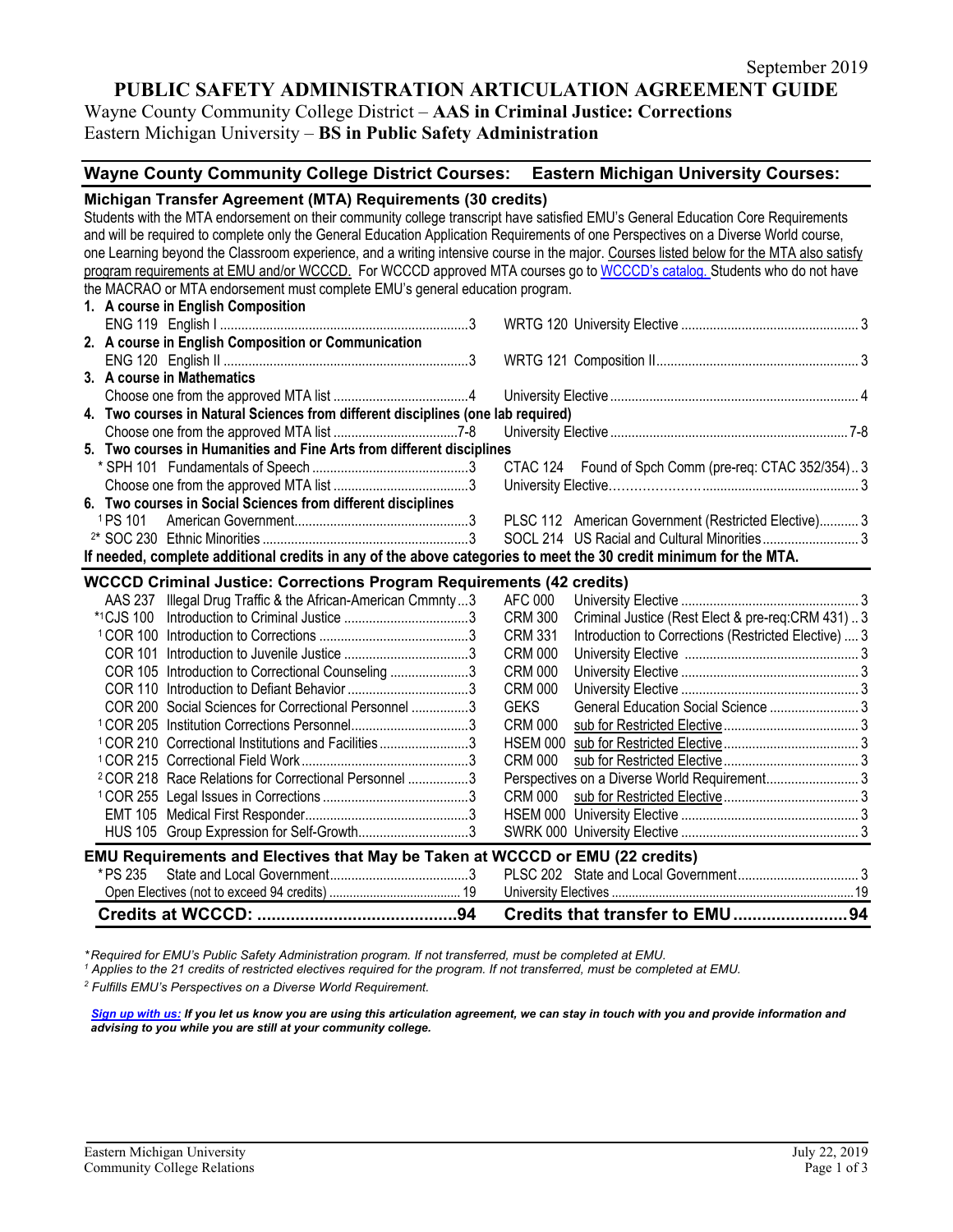# **PUBLIC SAFETY ADMINISTRATION ARTICULATION AGREEMENT GUIDE**

Wayne County Community College District – **AAS in Criminal Justice: Corrections** Eastern Michigan University – **BS in Public Safety Administration**

## **Completion of BS in Public Safety Administration at EMU**

| <b>Major Requirements</b>                                              | (30 credits) |
|------------------------------------------------------------------------|--------------|
| <b>Foundation Requirements</b>                                         | (6 credits)  |
|                                                                        |              |
|                                                                        |              |
| CTAC 352 Communication in Negotiation                                  |              |
| CTAC 354 Organizational Communication                                  |              |
| <b>Administration Group</b>                                            | (15 credits) |
|                                                                        |              |
| PLSC 334 Public and Nonprofit Personnel Admin3                         |              |
| PLSC 352 Politics of Public and Nonprofit Budgeting3                   |              |
| <sup>2</sup> PLSC 431W Theories of Public and Nonprofit Organization 3 |              |
| Managing Public Safety Agencies3<br><b>PLSC 450</b>                    |              |
|                                                                        |              |

### **Open Electives (6 credits)**

Choose six EMU credits not previously taken or transferred in. Credits must be in non-remedial coursework, 100 level or higher. See advisor for recommendations.

| Academy or Internship/Co-op Experience                         | $(3-6 \text{ credits})$ |
|----------------------------------------------------------------|-------------------------|
|                                                                |                         |
| <sup>1</sup> PLSC 480L4 Field Seminar in Political Science (3) |                         |
| <sup>1</sup> PLSC 486L4 Internship in Political Science (3)    |                         |
| <sup>1</sup> PLSC 488L4 Internship in Political Science (6)    |                         |
|                                                                |                         |
| $C$ <sub>rod</sub> ito of $CMLL$                               | פכ חכ                   |

## *Sample Sequence for completing the program:*

*Courses are not offered every semester; consult the program advisor to develop a program of study.*

*The following prerequisite courses must be transferred or completed at EMU before beginning the sequence:*

*CTAC 124 (SPC 101 at WCCCD) is prerequisite to CTAC 352 & 354)*

*6 credits of PLSC courses below 300 level is a prerequisite for the administrative group courses (satisfied by WCCCD PS 101 and 235).*

| <b>First Semester</b> | (12 credits) |
|-----------------------|--------------|
|                       |              |
|                       |              |
|                       |              |
|                       |              |
|                       |              |

## **Second Semester (12 credits)**

| PLSC 334 W, pre-req: 6 cr in PLSC below 300 level 3     |  |
|---------------------------------------------------------|--|
| PLSC 352 F, W, pre-req: 6 cr in PLSC below 300 level  3 |  |
|                                                         |  |
|                                                         |  |

| <b>Third Semester</b> |                                             | $(6-9 \text{ credits})$ |
|-----------------------|---------------------------------------------|-------------------------|
|                       |                                             |                         |
|                       | Academy, Internship or Co-op experience 3-6 |                         |

*<sup>1</sup> Satisfies EMU's Learning Beyond the Classroom requirement. <sup>2</sup> Satisfies EMU's Writing Intensive requirement.*

*Note: There are some online offerings for this program; however, it cannot be completed entirely online*.